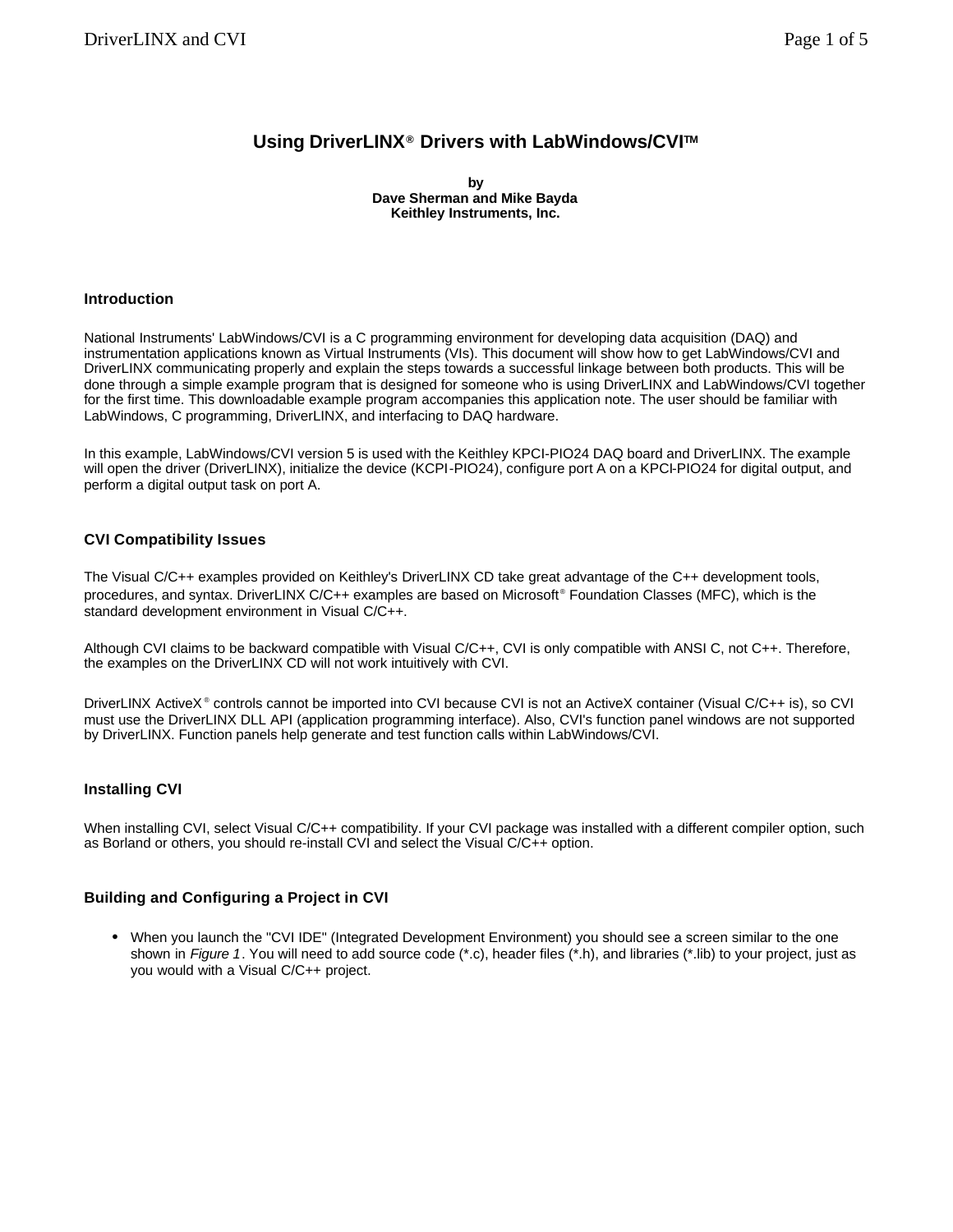| cil d:\My examples\Lab_CVI\sample.prj |                   |                                                             |      |
|---------------------------------------|-------------------|-------------------------------------------------------------|------|
| File                                  |                   | Edit View Build Bun Instrument Library Tools Window Options | Help |
| Name                                  | s<br>с<br>$\circ$ | Date                                                        |      |
| DRVLNX32.LI8                          |                   | 12/11/97, 5:51 PM                                           |      |
| sample.c                              |                   | 11/10/99_10:13 AM                                           |      |
| sample.h                              | ⊟                 | 11/10/99, 10:02 AM                                          |      |
| sample.uir                            | —                 | 11/10/99, 10:01 AM                                          |      |
|                                       |                   |                                                             |      |
|                                       |                   |                                                             |      |
|                                       |                   |                                                             |      |
|                                       |                   |                                                             |      |
|                                       |                   |                                                             |      |
|                                       |                   |                                                             |      |

#### **Figure 1: CVI IDE Environment**

• We will use four files in this example project:

|            | <b>DRVLNX32.LIB</b> The DriverLINX library needed to link with the DLL API |
|------------|----------------------------------------------------------------------------|
| sample.c   | The CVI source code example, which is described below                      |
| sample.h   | The CVI header file, which is created by the CVI IDE                       |
| sample.uir | The CVI graphical user interface panel displayed below                     |

• DriverLINX is Visual C/C++ compatible, so it uses the C identifier "\_MSC\_VER" in its header file for preprocessor conditional compilation. This C identifier is embedded in Visual C/C++. However, it is not defined in CVI. You need to define it in CVI by adding "/D\_MSC\_VER=0" in the Compiler Defines window, as shown *in Figure 2*. (You can display the Compiler Defines window by selecting it from the Options menu).

| Compiler Defines |    |                                            |        |                   | $\boldsymbol{\mathsf{x}}$ |
|------------------|----|--------------------------------------------|--------|-------------------|---------------------------|
| Compiler Defines |    | //DWIN32_LEAN_AND_MEAN /D_MSC_VER=0        |        |                   |                           |
|                  |    | Example: /DWIN32_LEAN_AND_MEAN /DCONTVAL=4 |        |                   |                           |
|                  |    |                                            |        | Predefined Macros |                           |
|                  | OK |                                            | Cancel |                   |                           |

### **Figure 2: Compiler Defines Window**

This CVI "Compiler Defines" command line is passed to the compiler that defines identifiers as macros to the preprocessor.

If "/D\_MSC\_VER=0" is not added to the project's "Compiler Defines," the program will compile and link properly, but it will not run. This is due to byte alignment in the Service Request (SR) structure defined by DriverLINX. When porting any C data structure from one compiler to another, the fields of the structure must have the same alignment in both compilers and they must occupy the same storage space. By adding this C identifier to CVI, you are informing DriverLINX that CVI is compatible with Microsoft Visual C/C++.

- ° NOTE: The identifier "/DWIN32\_MEAN\_AND\_LEAN," shown in *Figure 2*, is the default CVI macro that reduces the time and memory taken when compiling Windows® include files.
- In addition to the standard CVI header files and declarations, you need to include the following in the sample.c file:

| #i ncl ude $\leq$ wi ndows. h> | // DriverLINX uses definitions from this header fi<br>#include "c:\drvlinx4\dlapi\drvlinx.h" // DriverLINX header provided on your system<br>#include "c: \drvlinx4\dlapi\dlcodes.h" // DriverLINX header provided on your system |
|--------------------------------|-----------------------------------------------------------------------------------------------------------------------------------------------------------------------------------------------------------------------------------|
| HWND window:                   | // Window handle needed for DriverLINX                                                                                                                                                                                            |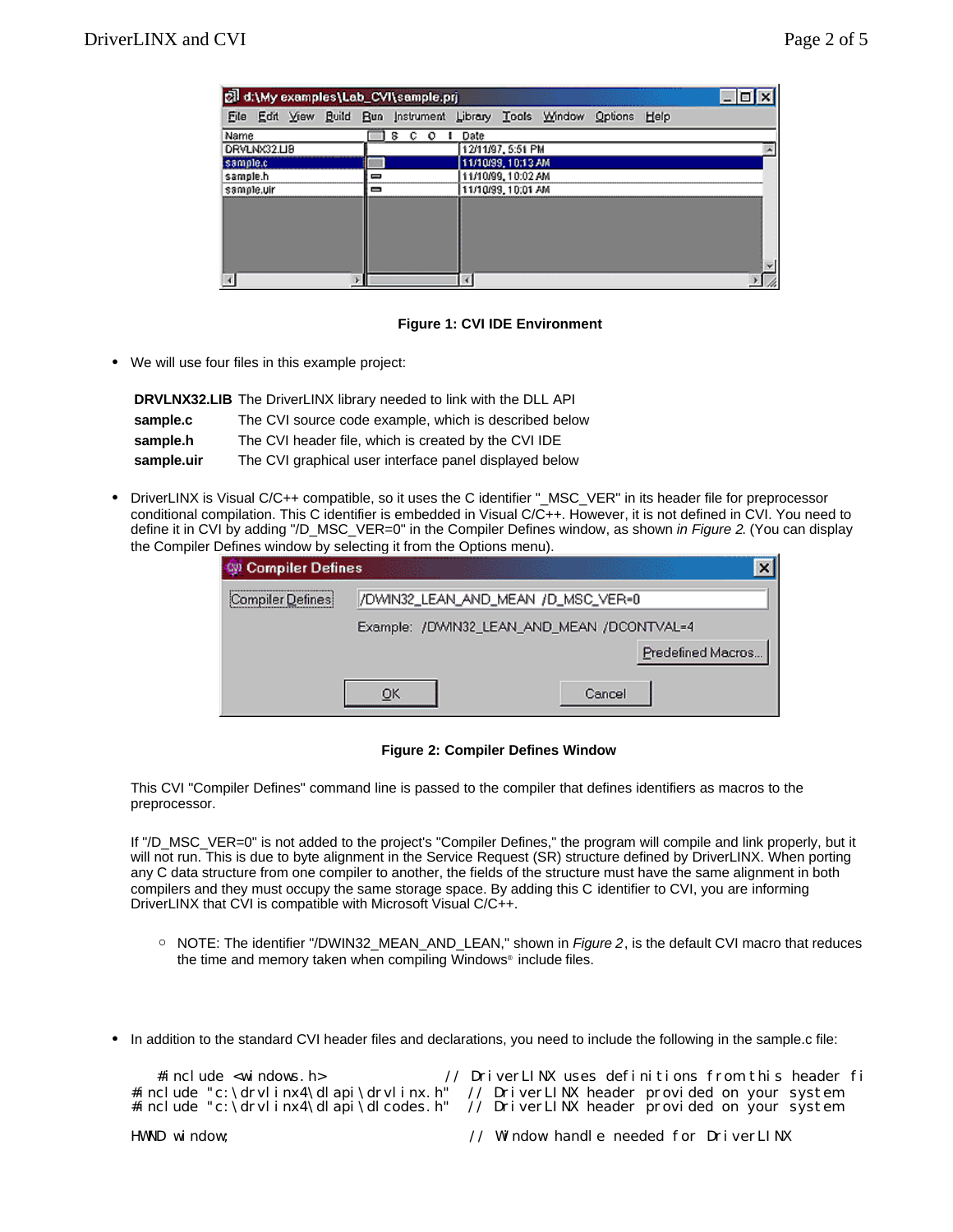HINSTANCE driverInstance;  $\frac{1}{4}$  A Driver Instance needed to Open DriverLINX DL\_SERVICEREQUEST \*pSR; // A Service Request pointer to communicate with DriverLINX

"DL\_SERVICEREQUEST" is the Service Request structure type defined in "drvlinx.h."

• The user interface in *Figure 3* shows that this example program is divided into four steps. Each step is executed when its associated command button is pressed. The following sections are the commented code for each of these steps.

| <b>WE KPCI_PIO24 Example</b> |                          |
|------------------------------|--------------------------|
| Step 1                       | Initialize Driver        |
| Step 2                       | Configure Digital Output |
| Step 3                       | Ouput Digital Byte       |
| Step 4                       |                          |

**Figure 3: Sample.uir User Interface**

#### **Step 1. Initialize DriverLINX**

int CVICALLBACK Initialize (int panel, int control, int event, void \*callbackData, int eventI { switch (event)

{ case EVENT\_COMMIT: window=FindWindow(NULL, "KPCI\_PI024 Example"); //Get the Window handle from the CVI panel driverInstance=OpenDriverLINX(window,"");  $//Pass the window handle to open the driver$ pSR=(DL\_SERVICEREQUEST\*)malloc(sizeof(DL\_SERVICEREQUEST)); //Allocate space for the Service Request memset(pSR, 0, sizeof(DL\_SERVICEREQUEST)); //Initialize the Service Request DL\_SetServiceRequestSize(\*pSR); //Setup the Service Request for usage pSR->hWnd=window; //Set the Widows handle property<br>pSR->device=0; //Set the device property, in this case  $1/8$ et the device property, in this case it is device 0 pSR->subsystem=DEVICE; //We are commnicating with the DEVICE, not AI, AO, etc. pSR->mode=0THER; //The mode is 0THER, not DMA or INTerrupt<br>pSR->operation=INITIALIZE; //The operation is to INITIALIZE pSR->operation=INITIALIZE; //The operation is to INITIALIZE the driver  $//$ Execute the Service Request if(pSR->result!=NoErr) //Check for errors  $\left\{ \begin{array}{ccc} & & & \end{array} \right.$  pSR->operation=MESSAGEBOX; DriverLINX(pSR); }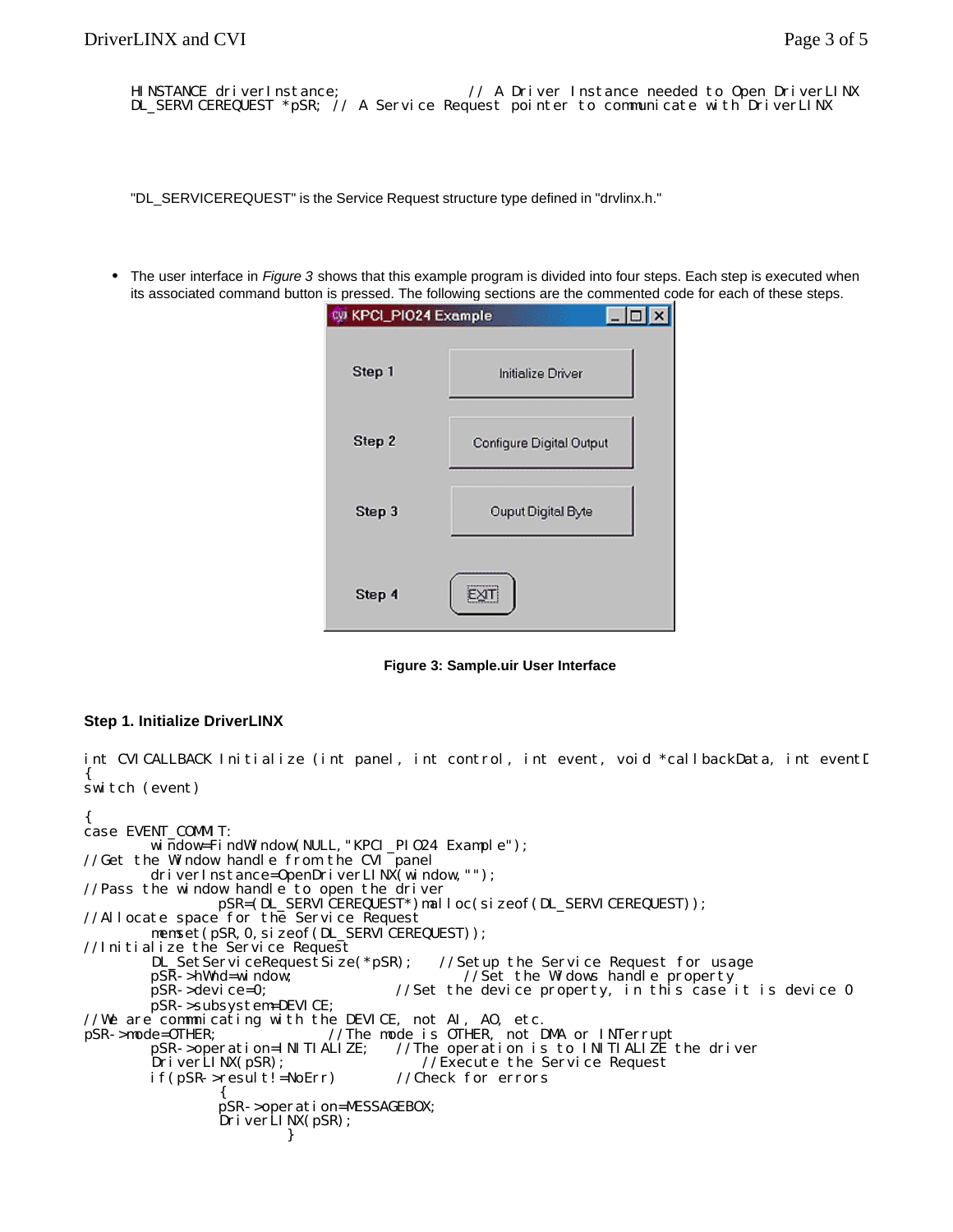```
 break; 
 } 
      return 0;
```
}

# **Step 2. Configure Digital Output**

```
int CVICALLBACK conf_do (int panel, int control, int event, void *callbackData, int eventData
{ 
switch (event) 
{ 
case EVENT_COMMIT: 
        pSR->subsystem = DO; //Talk to the Digital Output subsystem<br>pSR->mode = OTHER; //The mode is OTHER, not DMA or
                                               \sqrt{m} /The mode is OTHER, not DMA or INTerrupt
         pSR->operation = CONFIGURE; //The operation is to CONFIGURE 
         pSR->timing.typeEvent = DIOSETUP; //This is a Digital I/O setup event 
        pSR->timing.u.diSetup.channel = 0; //We are setting channel 0
pSR - >timing.u.diSetup.mode = DIO_BASIC;
//The mode is Digital I/O basic operation 
        DriverLINX(pSR); \frac{1}{2} //Execute the Service Request
 pSR->timing.typeEvent = NULLEVENT; 
 //Put the event back to NULL so we can reuse pSR 
         if(pSR->result!=NoErr) //Check for errors 
         { 
                         pSR->operation=MESSAGEBOX; 
                         DriverLINX(pSR); 
         } 
break; 
} 
return 0; 
}
```
# **Step 3. Output Digital Byte**

```
int CVICALLBACK digout (int panel, int control, int event, void *callbackData, int eventData1
{ 
switch (event) 
{ 
case EVENT_COMMIT:<br>pSR->mode=POLLED;
                                                //The mode is POLLED I/O
         pSR->channels.nChannels=1; //The total number of channels is 1 
        pSR->channels.chanGain[0].channel=0; //We are talking to channel 0<br>pSR->status.typeStatus=I0VALUE; //We are sending an I/0 value
        pSR->status.typeStatus=IOVALUE;
        pSR -status.u. i oValue=255;
                                   //We are sending a value of 255, i.e., all 8 lines are high
         pSR->operation = START; //The operation is to START 
        DriverLINX(pSR); \overline{O} //Execute the Service Request
         if(pSR->result!=NoErr) //Check for errors 
\left\{\begin{array}{ccc} \end{array}\right\} pSR->operation=MESSAGEBOX; 
 DriverLINX(pSR); 
} 
break; 
} 
return 0; 
}
```
#### **Step 4. Exit**

int CVICALLBACK quit (int panel, int control, int event, void \*callbackData, int eventData1, int eventData2)